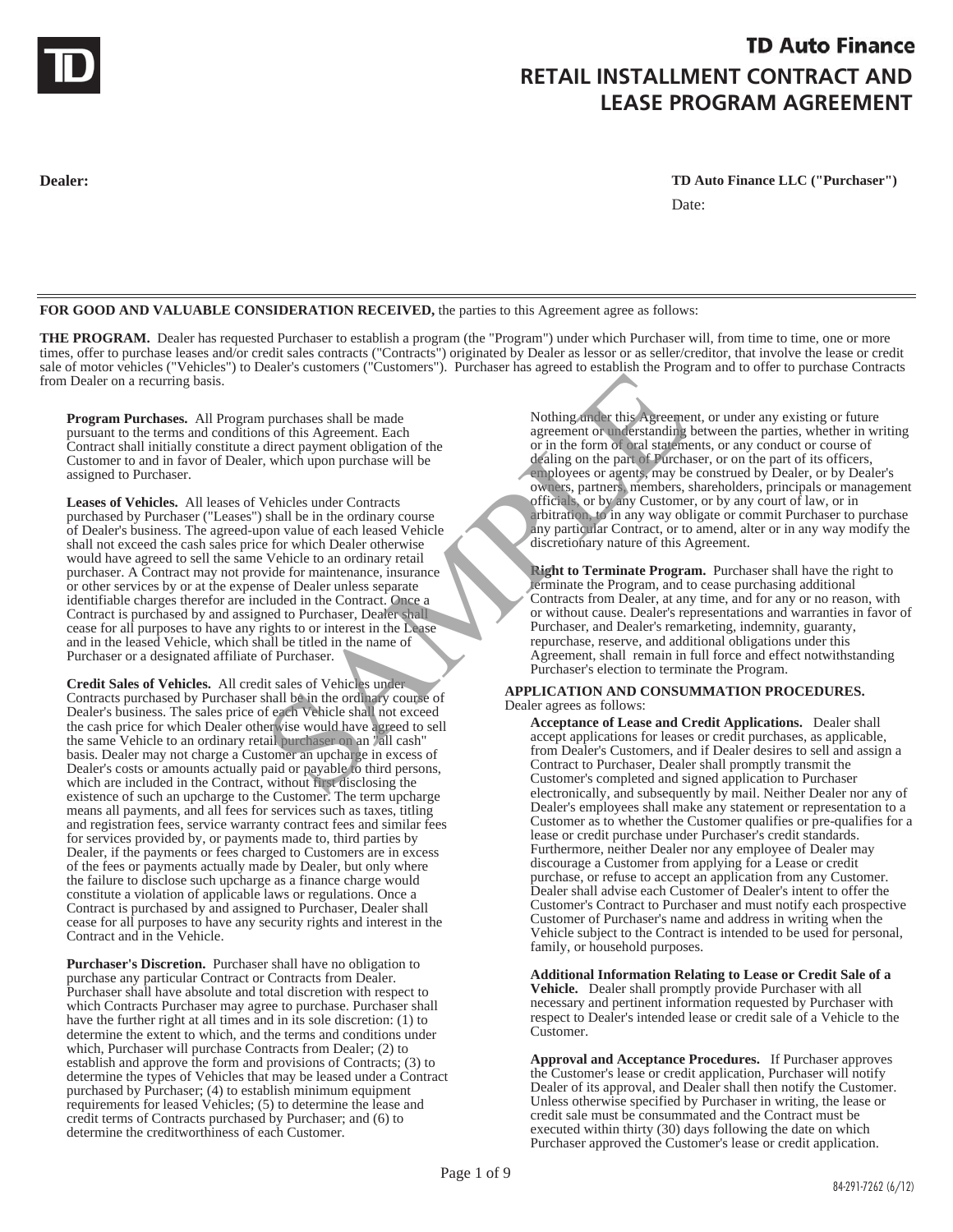**Denial Procedures.** If, for any reason whatsoever, Purchaser declines to purchase the Contract of a particular Customer, Purchaser will so notify the Dealer. Purchaser will then take whatever action regarding such denial as Purchaser deems necessary to comply with applicable law and regulation, including without limitation, advising the Customer of the denial, responding to Customer inquiries, and sending appropriate notices of adverse action to the Customer pursuant to the Federal Equal Credit Opportunity Act, the Federal Fair Credit Reporting Act, and any applicable state laws and regulations.

**Completion and Execution of Contracts.** If Purchaser agrees to purchase a Contract from Dealer, Dealer shall complete the relevant portions of the Contract. Dealer shall then require the Customer to execute the completed Contract, which Dealer shall then immediately forward to Purchaser. Dealer shall not permit or require the Customer to sign more than one original Contract.

**Delivery of Other Documents and Amounts.** If Purchaser agrees to purchase a Contract from Dealer, Dealer shall deliver the following original documents to Purchaser: (1) the Customer's original credit application signed by the Customer; (2) a copy of the manufacturer's certificate of origin for new Vehicles; (3) a copy of the manufacturer's invoice with respect to new Vehicles; (4) a copy of any vendor's invoice applicable to dealer-installed optional equipment; (5) a copy of the application for title, registration, and licensure of the Vehicle; (6) the original certificate of title to the Vehicle, which in a lease shall reflect Purchaser as the record owner of the Vehicle, and in a credit sale shall reflect Purchaser's first priority security interest; (7) a copy of any Agreement covering maintenance or service to the Vehicle; and (8) such other information, documents, and materials as Purchaser may request from time to time. With respect to Leases, Dealer shall further deliver to Purchaser funds representing the amount of the Customer's first monthly rental payment (including applicable lease and use taxes) collected at the time the Contract was signed, or alternatively no later than when the Vehicle was delivered to the Customer. The Customer; (2) a copy of the custom and Chargeback (5) a copy of the custom of the expectation of the expectation, and the program which are the program when the program when the program when the program when the progra

**Purchase Price/Advance Amount and Chargeback.** Purchaser shall advise Dealer in writing from time to time, one or more times, of the buy rates or formulae used by Purchaser to determine the purchase price/advance amount that Purchaser is willing to pay to Dealer in consideration of and for the purchase of Contract Purchaser shall have the right, and the full and complete discretion, to increase or decrease such buy rates from time to time, and to substitute other formulae or bases for determining the purchase prices/advance amounts of subsequently purchased Contracts. All purchase price/advance amounts, including any amounts held in reserve accounts, are subject to chargeback or offset for (i) prepayment of any Contracts, default under any Contracts, and/or repossession or return of any Vehicles subject to any Contracts, up to the full amount of the finance charges advanced to Dealer on said Contracts as set forth in various program rules established from time to time by Purchaser and communicated to Dealer by notice from Purchaser, (ii) all of Dealer's indemnity, guaranty, repurchase and other obligations under this Agreement, and (iii) all of Dealer's obligations under any endorsements to any Contracts. Even though certain finance charges are advanced by Purchaser to Dealer as part of the purchase price/advanced amount for each Contract, no finance charges with respect to any particular Contract shall be earned or deemed to be earned by Dealer until the applicable Contract has been paid and satisfied in full, as determined by Purchaser.

**Dealer Rate Buy-Down.** If, at any time, Purchaser purchases credit sales Contracts with interest rates lower than Purchaser's standard rates that are communicated from Purchaser to Dealer from time to time (the "Standard Rates"), Dealer will pay to Purchaser an amount sufficient to compensate Purchaser for the difference between the applicable Standard Rate and the Annual Percentage Rate ("APR") stated in any such Contract that is purchased by Purchaser (such amount being called the "Reimbursement Payment"). The Reimbursement Payment in

connection with any Contract shall be: (1) calculated by Purchaser; (2) communicated to Dealer by Purchaser; (3) binding upon Dealer in the absence of manifest error; and (4) paid to Purchaser at the time the Contract is purchased by Purchaser. Purchaser may debit Dealer's Reserve Account for any Reimbursement Payment payable by Dealer. Dealer will not directly or indirectly cause or allow any Reimbursement Payment to be charged or passed through to any Customer under any Contract, whether or not such pass through is in violation of any laws, which laws, among other things, may prohibit motor vehicle dealers from charging a customer for such amounts unless disclosed as a finance charge. The Reimbursement Payments paid to Purchaser shall, instead, be treated as dealership overhead expenses. Dealer recognizes and understands that in order to advertise or promote a retail financing rate based upon the foregoing arrangement, applicable law may require a disclosure that Dealer's obligation to make the Reimbursement Payments may affect the price at which a Vehicle is sold to Dealer's customers. In any event, Dealer will not use Purchaser's name or permit the implication that the rate being offered is Purchaser's rate.

**Acquisition Fee.** Purchaser, in its discretion, may from time to time charge Dealer an acquisition fee, processing fee or other fee under the program rules then in effect covering Contracts acquired from Dealer, which fees may be changed, increased or decreased by Purchaser at any time upon notice to Dealer of such change. Dealer will not directly or indirectly cause or allow any such fee to be charged or passed along to any Customer under any Contract, whether or not such pass through is in violation of any laws, which laws, among other things, may prohibit motor vehicle dealers from charging a customer for such amounts unless disclosed as a finance charge. Any such acquisition fee, processing fee or other fee paid to Purchaser shall, instead, be treated as dealership overhead expenses.

**Funding; EFT and NACHA Authorization.** Following Puchaser's receipt of the Customer's original signed Contract and other deliveries required in connection with such Contract, and following the completion of Purchaser's discounting and verification process, Puchaser will cause funds representing the Contract purchase price/advance amount to be wired or otherwise deposited into Dealer's designated operating account with Dealer's bank. In a lease, the amount of the Customer's security deposit will be deducted from/offset against the purchase price/advance amount paid to Dealer. Dealer authorizes Puchaser to present National Automated Clearinghouse transactions, ACH debits and ACH credits, wire transfer credits and debits, and depository transfer checks of Dealer's designated depository bank and operating account. Dealer agrees that the National Clearinghouse Association ("NACHA") Operating Rules will govern electronic funds transfers ("EFT") deposited into Dealer's designated operating account. ACH transactions presented to Dealer's designated bank will be originated from Purchaser. This EFT and NACHA authorization shall remain in full force and effect until such time that either Dealer or Purchaser gives written notice to the other as provided in this Agreement.

**Credit Card Downpayments.** Where permitted by applicable law, Dealer may accept downpayments and initial Lease payments through the use of credit cards, provided that the risk of collection from the credit card issuer shall be solely the risk of Dealer.

#### **COMPLIANCE WITH APPLICABLE LAWS AND REGULATIONS; PROHIBITED DISCRIMINATION.** Dealer

represents and warrants that Dealer shall comply with all applicable federal, state and local laws and regulations, including, but not limited to, the federal Truth in Lending Act, the federal Consumer Leasing Act, the Equal Credit Opportunity Act, the Fair Credit Reporting Act, the Gramm-Leach-Bliley Act, any other laws relating to the Contracts and all regulations promulgated thereunder. Without limitation of the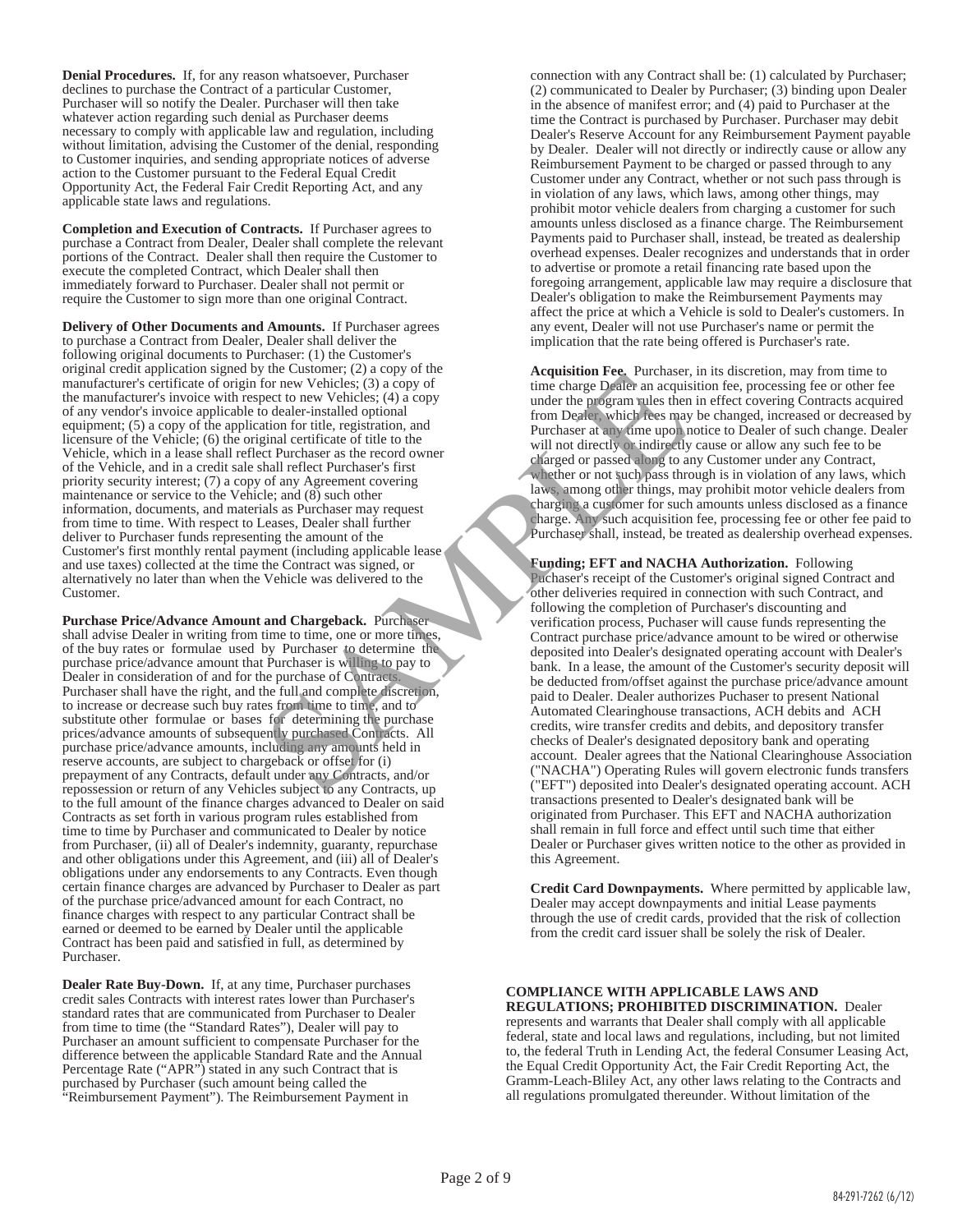foregoing, Dealer and its employees shall not discriminate in any respect against any applicant or potential applicant on a prohibited basis (as defined under any federal, state or local Equal Credit Opportunity Act or similar law). Purchaser shall in no way be responsible for Dealer's compliance under such fair lending laws and regulations, and Dealer shall fully indemnify Purchaser from any and all liability to which Purchaser may be exposed as a result of Dealer's discriminatory or prohibited acts and practices.

**CONFIDENTIALITY AND SAFEGUARDING OF NONPUBLIC** 

**PERSONAL INFORMATION.** In the course of their performance under this Agreement and other agreements between the parties, Dealer and Purchaser may disclose to each other information that meets the definition of "nonpublic personal information" ("NPPI") in Title V of the Gramm-Leach-Bliley Act and the regulations promulgated thereunder ("GLB Act"). Dealer and Purchaser shall not use or disclose such NPPI to any nonaffiliated third party except: (1) to the extent necessary to carry out the purpose(s) for which the NPPI was disclosed; or (2) in the ordinary course of business to carry out the purpose(s) for which the NPPI was disclosed to the party under an exception to the GLB Act. Dealer and Purchaser agree that their respective affiliates shall use and disclose NPPI to nonaffiliated third parties only to the extent the party that disclosed such information may use and disclose such information.

Dealer and Purchaser shall maintain administrative, technical and physical safeguards to protect the security, confidentiality, and integrity of NPPI designed to meet the objectives of section 501(b) of the GLB Act and the safeguarding standards issued thereunder, and in compliance with applicable federal, state and local laws and regulations. Dealer and Purchaser shall: (1) safeguard NPPI from internal and external risks, including but not limited to disclosure, misuse, destruction, loss or alternation; (2) restrict access to NPPI to those employees or agents who need such information to carry out the purposes for which such NPPI was disclosed; and (3) immediately notify the other party in writing in the event of any unauthorized access to, or use, of NPPI.

**JOINT MARKETING**. Under the terms and conditions of this Agreement, and other agreements, Dealer and Purchaser agree to jointly offer, endorse or sponsor financial products and/or services of the other party. All joint marketing activities between the parties shall be conducted in compliance with the requirements of the GLB Act.

**DEALER'S REPRESENTATIONS AND WARRANTIES.**  Dealer makes the following representations and warranties to Purchaser:

**Dealer's Status.** Dealer is a duly authorized, motor vehicle dealership and, if Dealer sells new vehicles, is also a duly franchised dealership for such vehicles. Dealer is properly and lawfully organized as a corporation, partnership, limited partnership, limited liability company, or is a sole proprietorship, and is properly licensed and qualified to do business, and is in good standing, in each jurisdiction where such qualification and licensure is required. Dealer has and shall maintain and keep in effect all rights, licenses and franchises required for the conduct of its business, and shall carry on its business in a lawful manner.

**Authorization.** Dealer's execution, delivery and performance of this Agreement have been duly authorized, and do not conflict with, and will not result in a violation of, or constitute or give rise to an event of default, under any agreement or other instrument that may be binding upon Dealer, or any of its partners, members, or shareholders, or under any law, regulation, court decree or order applicable to Dealer, or any of its properties. The person executing this Agreement and all ancillary documents on behalf of Dealer is duly authorized and empowered to do so and is duly authorized to bind Dealer to the terms hereof and thereof. Any employee of Dealer is authorized to assign and endorse Contracts and endorsements to Contracts to or in favor of Purchaser or its nominees or designees.

**Effectiveness.** Once properly executed, this Agreement is valid, binding and enforceable in accordance with its terms, as against Dealer and as against each of its owners, partners, members, or shareholders.

**Representations and Warranties with Respect to Each Customer.** (1) Each Customer is a bona fide individual or company. (2) If the Customer is an individual, the Customer has accurately represented his or her identity and all other relevant information on the Contract, the credit application and all other documents and the Customer has not misappropriated the identity or information of another individual. (3) If the Customer is an individual, the Customer is of the age of majority and has the legal capacity to enter into a lease or credit sale with Dealer, and to enter into a binding contract in the form of the Contract. (4) If Customer is a company, the Customer properly exists, and is in good standing under applicable law, and has the capacity and authority to enter into a lease or credit sale with Dealer, and to enter into a binding contract in the form of the Contract. (5) The Customer does not intend to use the purchased or leased Vehicle primarily for agricultural purposes.

**Representations and Warranties with Respect to the Lease or Credit Sale and the Vehicle.** (1) The Customer, the Vehicle and the provisions of the Contract correspond in all respects with the Customer, the Vehicle and the provisions of the proposed Contract for which approval was granted by Purchaser. (2) The Vehicle and all accessories and options have been delivered to and accepted by the Customer in their present condition, and without reservation of rights. (3) The Vehicle is a U.S. specification vehicle, and would not be considered a gray market or altered vehicle. (4) The lease or credit sale of the Vehicle was bona fide and in the ordinary course of Dealer's business. (5) The agreed-upon value of the leased Vehicle, or the sales price of the Vehicle in a credit sales transaction, was equivalent to or less than the sales price that Dealer would have otherwise agreed to sell the same Vehicle to an ordinary retail purchaser on an "all cash" basis. (6) In a Lease, the Vehicle was leased to the Customer and sold to Purchaser free of all liens, privileges, and encumbrances, including without limitation, free of any security interest or lien in favor of Dealer, the Vehicle manufacturer, and any floor plan lender. (7) In a Lease, the Vehicle was properly titled, licensed and registered in the name of Purchaser or a designated affiliate of Purchaser. (8) In a credit sale, the Vehicle was sold to the Customer free of all liens, privileges and encumbrances, including without limitation, free of any security interest or lien in favor of the Vehicle manufacturer, and any floor plan lender. (9) In a credit sale, the Vehicle was properly titled, licensed and registered in the Customer's name, with the Vehicle certificate of title properly reflecting Purchaser's first priority security interest.  $(10)$  All fees that are payable to public officials with respect to licensing, titling and registering the Vehicle have been paid in full. (11) All sales, excise and other taxes applicable to the lease or sale of the Vehicle have been paid in full. (12) Any extended warranty insurance or service contract that may have been purchased from or through Dealer, and included in the Contract, is in full force and effect. (13) Vehicle insurance protecting the interests of Purchaser and the Customer against loss, destruction, or damage to the Vehicle, in such form and amounts as Purchaser may from time to time require, has been obtained and is in effect when the Vehicle is delivered to the Customer. (14) Liability insurance in such form and amounts as Purchaser may require, protecting the interests of Purchaser and the Customer against liability for injury to persons or property arising out of the lease, ownership, use, or operation of the Vehicle, has also been obtained and is in effect when the Vehicle is delivered to the Customer. In no event shall a leased Vehicle have insurance with less than the following minimum coverage: (a) if the Vehicle is a passenger car, fire, theft and comprehensive, or if the Vehicle is a truck, combined additional coverage in an amount not less than the actual cash value of the Vehicle at the time of loss, subject to a deductible of not more than \$1,000; (b) collision and upset coverage in an amount not less than the actual cash value of the Vehicle at time of loss, subject to a deductible of not more than \$1,000; and (c) liability for bodily injury and property damages in amounts not less than \$100,000 for injuries or death to any one person, \$300,000 for injuries or death in any one accident, and \$50,000 for property loss or damage. Franchite and their respective affiliates<br>
and their respective affiliates<br>
and their respective affiliates<br>
and the provision of the Customer, the V-hicle and the V-hicle and the<br>
ministrative, technical and<br>
the provisio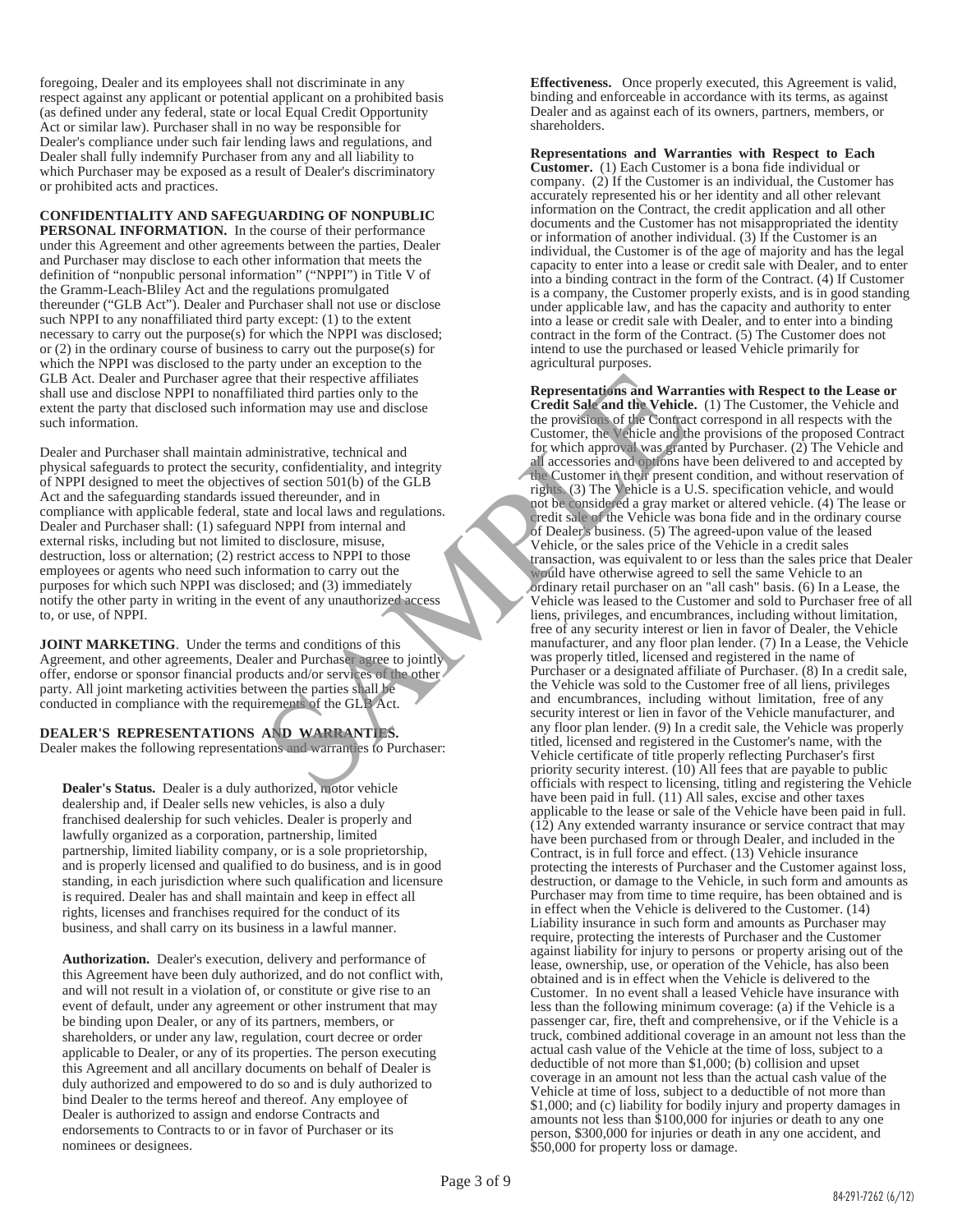**Representations and Warranties with Respect to Each Purchased Contract.** (1) Dealer has furnished Purchaser with credit information received by Dealer with respect to the Customer and the Contract, and such information is true, complete and accurate. (2) Dealer properly completed the Contract, and the Contract contains all required information, which is correct and accurate in all respects. (3) None of the preprinted provisions of the Contract have been altered, modified or stricken by the Customer or by Dealer. (4) The Contract, as delivered to Purchaser is genuine and has been properly executed by the Customer or by the Customer's duly authorized representative. (5) The Customer's signature, or that of the Customer's duly authorized representative, is genuine. (6) The completed and signed Contract constitutes a valid and binding contract on the part of the Customer that is enforceable in accordance with the Contract's terms. (7) A copy of the completed Contract was provided to the Customer at the time the Contract was signed. (8) The Customer did not execute more than one original Contract. (9) The amount of any cash payment represented to Purchaser as having been paid by the Customer, was in fact received by Dealer in cash prior to the time the Contract was signed, or no later than when the Vehicle was actually delivered to the Customer. (10) The amounts of any trade-in allowance, rebates or other incentive credits applicable to the lease or credit sale of the Vehicle, are bona fide and genuine, and the Customer was actually entitled to the same. (11) The amounts of insurance premiums, extended warranty and service contract fees, license fees, certificate of title fees, registration fees, vehicle inspection fees, sales and excise taxes, and all other fees and charges disclosed in the Contract, are correct and legally permitted under all applicable laws, rules and regulations. (12) Dealer has made all disclosures required under the Federal Consumer Leasing Act, and Federal Reserve Board Regulation M, and similar state laws and regulations applicable to consumer lease transactions, and all disclosures required under the Federal Truth in Lending Act, Federal Reserve Board Regulation Z, and similar state laws and regulations applicable to consumer credit sales of motor vehicles. (13) The conduct of Dealer and its employees shall not subject Purchaser to suit or administrative proceeding under any state or federal law, rule or regulation. (14) Dealer does not know of any fact not disclosed to Purchaser, which indicates that Purchaser will not receive all payments as provided under the Contract. (15) The Customer has no claim or defense or potential claim or defense against Dealer that may be urged directly against Purchaser, or as an affirmative defense, set-off, counter-claim, or by way of recoupment. (16) At the time Purchaser pays the purchase price/ advance amount of the Contract to Dealer, the Contract is free of all liens and encumbrances in favor of Dealer's creditors, irrespective of whether Purchaser then has actual physical possession of the Contract documents. (17) The Contract has been properly assigned from Dealer to Purchaser. Dealer agrees to obtain appropriate subordination or release agreements in favor of Purchaser from any of Dealer's creditors who may have prior perfected security interests affecting Dealer's chattel paper. To the time the Contract was contract to the same the contract where the control of the case or redistriction and the Contract and the Contract and the Contract and the Contract and the Contract in the case of the case or

**Contract Representations and Warranties.** Notwithstanding (1) the existence or nonexistence of the foregoing or any other or contradictory representations, warranties, covenants and other obligations of Dealer to or in favor of Purchaser that are contained in any Contract and (2) customary and common law rules of contract interpretation, all Contracts purchased by Purchaser, regardless of the form of Contract, shall be deemed to have been sold to Purchaser by Dealer subject to all of the representations, warranties, covenants and other obligations of Dealer to or in favor of Purchaser that are set forth in this Agreement and all of the representations, warranties, covenants and other obligations of Dealer to or in favor of Purchaser that are contained in this Agreement shall not be superseded, replaced or modified by any representations, warranties, covenants and other obligations of Dealer to or in favor of Purchaser that are contained in any Contracts.

**Ancillary Products, Plans, Services.** In the event a Contract includes a charge for any type of standardized plan or insurance policy for ancillary products, plans or services approved by Purchaser, including, but not limited to (i) extended warranty coverage or vehicle repair, maintenance or protection plans through warranties, service contracts or insurance policies, (ii) guaranteed auto protection debt cancellation plans or insurance policies, (iii) credit life insurance and/or credit accident, health and disability insurance policies or (iv) any similar coverage or protection where a premium is paid up front and services or protection are to be provided over time (any such plan or policy described in this paragraph, or any similar policy, product, plan or service, is referred to herein as "Coverage"): (1) Dealer represents and warrants that Customers charged for Coverage received such Coverage and all disclosures, terms and conditions in the agreement for Coverage are complete, accurate and not misleading. (2) Dealer agrees to fully and faithfully carry out all of its obligations under the agreement for Coverage. (3) Dealer assumes full responsibility for any and all representations, including, but not limited to, representations concerning the terms and conditions of the Coverage and the price or premium arrangements relating thereto, made by Dealer's employees, officers or agents in soliciting or otherwise obtaining or arranging for such Coverage. (4) Dealer agrees that Coverage related to extended warranties, vehicle service and similar products not related to credit protection will be made available to all Customers, cash and credit alike, on a uniform and voluntary basis. (5) Dealer represents and warrants that (i) the Coverage and all contracts, forms and rates which shall be used in respect thereof including, without limitation, the disclosure of Coverage on the Contract and (on credit sales Contracts) the exclusion of financing of Coverage from the Contract APR, shall comply with all applicable federal, state and local laws and regulations and have been reviewed and approved by all applicable agencies and insurance departments, (ii) all terms under the Contract comply with the requirements for Coverage and shall not render the Coverage inapplicable or the Customer ineligible for Coverage, (iii) any warranty, service, insurance or other company involved in respect of the Coverage is duly organized, licensed, validly existing and in good standing under the laws of all applicable states and (iv) the Contracts will not be subject to any offset, counterclaim or other defense arising out of or in respect of the Coverage. (6) If the Coverage premium or price which has been advanced by Purchaser to Dealer is subsequently determined by a regulatory authority having jurisdiction over Purchaser's activities to have been in excess of the legally permissible charge, and if Purchaser is directed by such regulatory authority to refund to the Customer the amount by which such premium or price has been determined to exceed the legally permissible charge, then, in that event, Dealer guarantees to pay Purchaser upon demand the amount of such refund, Dealer hereby authorizing Purchaser to charge the Dealer's Reserve Account in the amount that Purchaser refunded pursuant to such directive, if not so paid upon demand. (7) Dealer accepts responsibility for the processing of any and all claims arising in connection with the Coverage and guarantees payment to Purchaser of the amount recovered by Dealer from the provider or underwriter of the Coverage in accordance with Coverage policies for application of such amount against the balance due on the Contract. (8) Dealer agrees to keep proper books of record and account of the Coverage satisfactory to Purchaser, to furnish Purchaser statements in respect of the Coverage in such detail and at such times as Purchaser may require and to permit Purchaser to inspect and make copies of the books of record and account of the Coverage. (9) Dealer guarantees payment to Purchaser of the amount Purchaser advanced to Dealer for any Coverage and shall pay such amount, as determined by Purchaser, on demand in the event a default occurs under any Contract containing charges for such Coverage to the extent that Purchaser is required to, or elects to, credit all or any portion of such amount against obligations and/ or deficiencies owing under a Contract. (10) Dealer assumes full responsibility for and guarantees payment to Purchaser of the entire amount of all premiums and other amounts returned to any person or entity by the provider or underwriter of the Coverage because the Coverage did not become effective or because the Coverage was terminated at the Customer's request, or by reason of the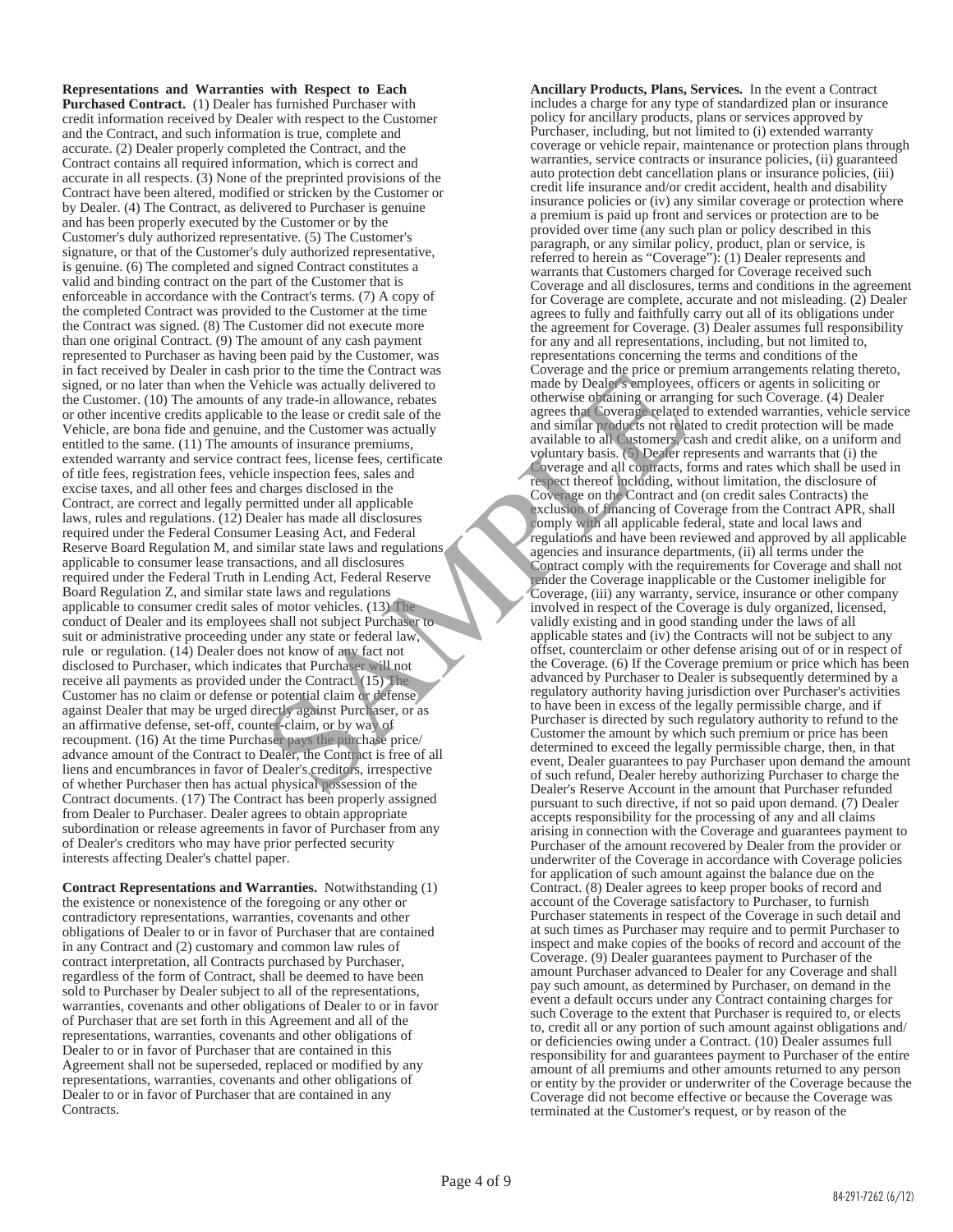repossession of the Vehicle, or for any other reason whatsoever except the prepayment of the Contract. (11) In the event of any prepayment of any Contract, Dealer represents and warrants that Dealer will obtain for the Customer upon demand the unearned premium resulting from such prepayment. If however, Purchaser elects to, or should be directed by any regulatory authority having jurisdiction over Purchaser's activities to, refund to any Customer, reduce a Contract payoff amount or otherwise credit against any obligation owing under any Contract, in each case, the unearned premium or purchase price related to any Coverage, then, in that event, Dealer shall pay Purchaser upon demand the amount of such refund, reduction or credit, Dealer hereby authorizing Purchaser to charge Dealer's Reserve Account in the amount that Purchaser refunded pursuant to such election or directive, if not so paid upon demand. (12) Dealer agrees that Purchaser shall not be liable to perform any service or provide any benefit under any plan or policy for Coverage and shall not be liable for the (i) costs or expenses incurred by Dealer in connection with the Coverage, (ii) quality of parts, services or workmanship performed in connection with any extended warranty or service provided in connection with the Coverage or (iii) damage to person or property which results from the negligence of Dealer, its agents, servants or employees in connection with the Coverage. (13) Dealer agrees to indemnify, defend and save harmless Purchaser from any and all claims, defenses, set offs, demands, liabilities, losses, expenses and costs arising out of or in connection with any Coverage or in connection with the financing or funding by Purchaser of the cost of any Coverage, whether as a result of an alleged act or negligent misconduct of Dealer or any insurance company, warranty service organization or other provider of service under a policy or plan of Coverage or as a result of the breach of an express or implied warranty relating to any Coverage or the service or parts furnished in connection with the Coverage, or otherwise, and Dealer guarantees to pay Purchaser upon demand the amount of any claim, defense, set off, demand, liability, loss, expense and cost relating thereto, Dealer hereby authorizing Purchaser to charge Dealer's Reserve Account any such amount not so paid upon demand. (14) Dealer hereby sells, assigns and transfers to Purchaser all of Dealer's right to and interest in the proceeds of which Dealer is entitled under any policy of insurance or other plan providing Coverage under Contracts purchased from Dealer by Purchaser, provided, however, that such assignment shall in no way terminate, modify, or limit in any way whatsoever Dealer's obligations set forth in this Agreement. (15) Purchaser has absolute and total discretion with respect to whether it will purchase Contracts with charges for Coverage or fund charges for Coverage and may at any time and from time to time discontinue purchasing Contracts containing charges for Coverage, cease funding charges for Coverage and/or revise the program rules and requirements for acquiring Contracts containing charges for Coverage. Sexualis or employees in<br>
Sexualis of employees in the summify, superior in all respects to identify,<br>
The many and all claims,<br>
Scollect any amounts that the Custom any Coverage or in connection<br>
any Coverage or in connec

**Continuing Representations and Warranties.** Dealer's representations and warranties in favor of Purchaser shall be continuing and shall survive Purchaser's election to terminate the Program.

**Notice of Non-Compliance.** Dealer shall immediately notify Purchaser electronically, and then confirm by mail, of Dealer's failure to comply with any of Dealer's obligations under this Agreement, or should any representation or warranty made hereunder, or under any other agreement with Purchaser, prove at any time to be false or incorrect in any material respect.

**Remedies Available to Purchaser.** Should Dealer fail to comply with any of its obligations under this Agreement, or should any representation or warranty made hereunder, or under any other agreement with Purchaser, prove to be false or incorrect in any material respect, Purchaser shall have the right to insist that Dealer immediately pay and satisfy Dealer's guaranty and indemnity obligations under this Agreement, or alternatively to repurchase each affected Contract, all as provided herein. Purchaser shall have the further right to charge Dealer's Reserve Account (if applicable) for such amounts.

**FINANCIAL INFORMATION AND REPORTS.** Dealer shall provide Purchaser with such financial information as Purchaser may request from time to time with respect to Dealer and its owners, partners, members, and shareholders. Such information shall include, but in no way be limited to, financial statements, personal financial statements, profit and income statements, and tax returns. Dealer agrees to maintain complete and accurate records concerning the lease or credit sale of each Vehicle under a Contract purchased by Purchaser, which shall include, without limitation, records of all other transactions affecting such Vehicles. Dealer further agrees to provide Purchaser with such additional reports as Purchaser may request from time to time, which shall include such information and summaries as Purchaser may designate and require. Dealer additionally agrees that Purchaser may inspect Dealer's books and all other financial records of Dealer at any reasonable time.

**DEALER'S SUBORDINATION OF RIGHTS.** Dealer recognizes that, following Purchaser's purchase of a Lease Contract, Purchaser will become the owner of the leased Vehicle. Dealer agrees that Purchaser's ownership rights and interests in the leased Vehicle shall at all times be superior in all respects to any rights that Dealer may have to receive and collect any amounts that the Customer may owe to Dealer for any reason. Dealer further recognizes that, following Purchaser's purchase of a credit sales Contract, Purchaser's security rights and interest in the Vehicle shall at all times be superior in all respects to any rights that the Dealer may have to receive and collect any amounts that the Customer may owe to Dealer for any reason. Dealer subordinates and releases in favor of Purchaser any contractual or statutory right, security interest, or lien that Dealer may have or acquire with respect to the property and assets of any Customer, including without limitation, any rights, liens, or privileges that Dealer may have with respect to the Vehicle.

**DEALER'S REMARKETING OBLIGATIONS.** Dealer agrees to assist Purchaser in remarketing Vehicles that are acquired by Purchaser as a result of a Customer's default, or the Customer's voluntary surrender of the Vehicle, or as a result of delivery of the Vehicle to Purchaser at the end of the Contract term regardless of whether the Customer initially purchased or leased the Vehicle from Dealer. Specifically, and without limitation, Dealer agrees to complete the following procedures at no cost to Purchaser: (1) immediately notify Purchaser when a Vehicle is surrendered or returned to Dealer; (2) test drive the Vehicle; (3) prepare a vehicle condition report in such form as Purchaser may require, and which truly and accurately identifies damage to the Vehicle, and to the extent applicable, any excess wear and tear to the Vehicle, and excess mileage determined under the standards set forth in the Contract; (4) complete an odometer statement; (5) estimate, according to guidelines established by Purchaser, the cost of repairs of any Vehicle damage and excess wear and tear; (6) store the Vehicle on Dealer's premises until Purchaser or its authorized agent retrieves the Vehicle from Dealer; (7) make the Vehicle accessible and available to Purchaser or its authorized agent immediately upon request; and (8) fully repair any Vehicle damage and replace any Vehicle loss occurring while the Vehicle is in Dealer's possession. If offered by Purchaser, Dealer shall have the option to purchase the Vehicle from Purchaser under such terms and conditions as may then be acceptable to Purchaser. In the alternative, and if requested by Purchaser, Dealer agrees to sell the Vehicle on a consignment basis on Purchaser's behalf at such price as may be acceptable to Purchaser. Dealer further agrees to execute an appropriate UCC-1 financing statement evidencing Purchaser's ownership interest in consigned or stored Vehicles.

**DEALER'S INDEMNITY OBLIGATIONS.** In addition to, and in furtherance of, Dealer's indemnity obligations described elsewhere in this Agreement, Dealer agrees to indemnify, to defend and to save and to hold Purchaser, Purchaser's parent, and all subsidiaries and affiliates of Purchaser, and their respective officers, employees, agents and attorneys ("Indemnified Persons"), harmless from any and all claims, suits, obligations, damages, losses, costs, expenses (including without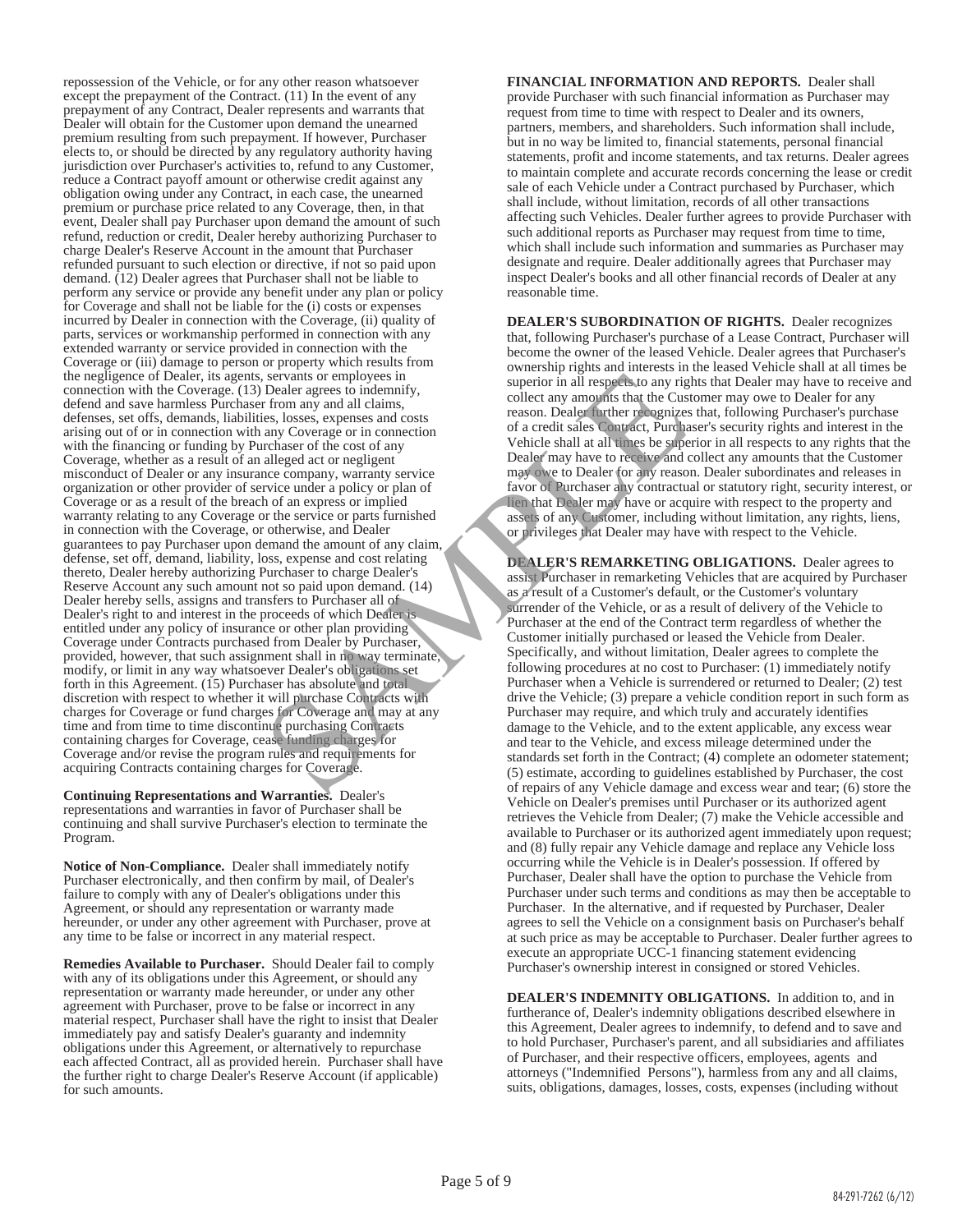limitation, reasonable attorneys' fees and costs of defense), demands, liabilities, penalties, fines and forfeitures, of every nature and kind, that may be asserted against or incurred by such Indemnified Persons arising out of or in any way occasioned by this Agreement, or arising out of or resulting from any Contract purchased by Purchaser, which is due to an action or inaction on the part of Dealer or its employees. This includes, without limitation, any adverse claim, demand, administrative proceeding or lawsuit asserting that actions or inactions on the part of Dealer or of Dealer's officers, employees, or agents, were fraudulent, misleading, or constitute an unfair or deceptive practice, or violated any applicable federal or state law, rule, or regulation, or arising out of any other adverse claim, demand, administrative proceeding, or lawsuit in any way related to the Vehicle, or services provided by Dealer, or in any way arising directly or indirectly out of any default by Dealer under this Agreement. The foregoing indemnity obligations shall be continuous and shall survive Purchaser's election to terminate the Program.

**PURCHASER INDEMNITY OBLIGATIONS.** Purchaser agrees to indemnity, to defend and to save and hold Dealer and its parent, and all subsidiaries and affiliates of Dealer and their respective officers, employees, agents and attorneys (the "Dealer Indemnified Parties"), harmless from any and all claims, suits, obligations, damages, losses, costs, expenses (including, without limitation, reasonable attorneys' fees and costs of defense), demands, liabilities, penalties, fines, and forfeitures, of every nature and kind, that may be asserted against or incurred by such Dealer Indemnited Parties that both (a) arise and come into existence after the date that Purchaser purchases a Contract from Dealer and (b) arise out of Purchaser's actions in servicing or collecting a Contract that Purchaser has purchased from Dealer. The foregoing indemnity shall be continuous and shall survive Purchaser's election to terminate the Program.

**PROTECTION OF PURCHASER'S RIGHTS.** Dealer shall be fully responsible for any losses that Purchaser may suffer as a result of anyone other than Purchaser asserting any right to or interest in any leased or purchased Vehicle or in any purchased Contract. If and when requested by Purchaser, Dealer will appear in and defend all actions and proceedings purporting to affect Purchaser's rights and interests. Should Dealer fail to do what is required of it under this section, or if any action or proceeding is commenced or threatened naming Purchaser as a party, or affecting Purchaser's rights and interests, then Purchaser may, without waiving any right or remedy that Purchaser may have, and without releasing Dealer from any of its obligations, do whatever Purchaser believes is necessary and proper within its sole discretion to protect Purchaser's rights and interests.

## **DEALER'S GUARANTY AND REPURCHASE OBLIGATION.**

In addition to, and in furtherance of, the guarantees and repurchase obligations of Dealer described elsewhere in this Agreement, Dealer agrees to guarantee payment in full of, or alternatively to repurchase, each Contract that is affected or that may be affected by Dealer's failure to perform its obligations under this Agreement, or by a material breach of any of Dealer's representations and warranties as provided herein. Dealer further agrees to guarantee payment in full, or alternatively to repurchase, each Contract of a Customer, who may directly, or indirectly as a member of a class of similarly situated persons, assert or attempt to assert a claim, demand or defense against Purchaser of a type that may be subject to Dealer's indemnity obligations under this Agreement. Dealer unconditionally agrees to pay to Purchaser immediately on demand the unpaid balance of each guaranteed or repurchased Contract, including principal, interest, costs, expenses, attorney's fees and other fees and charges. Dealer waives any and all defenses that may be available to guarantors or sureties generally, and agrees that Purchaser may extend payment under any Contract, or release any party to such Contract, without releasing or adversely affecting Dealer's guaranty and repurchase obligations hereunder. Dealer's guaranty and repurchase obligations shall be continuous and shall survive Purchaser's election to terminate the Program. Additional recourse or repurchase obligations may be imposed upon Dealer as part of an Addendum to this Agreement and/or as part of Dealer's endorsement of a particular Contract.

**DEALER'S RESERVE ACCOUNT.** To the extent required by Purchaser, Dealer shall establish and maintain a non-interest bearing Reserve Account with Purchaser, which will serve as collateral security for Dealer's obligations under this Agreement. Purchaser shall have the right to charge Dealer's Reserve Account at the times, and in the amounts, and under the circumstances, determined by Purchaser to be necessary to satisfy Dealer's indemnity, guaranty, repurchase and other obligations under this Agreement, any Addendum to this Agreement or any endorsement to a specific Contract. Dealer agrees to make payments into, and/or to apply credits towards, Dealer's Reserve Account. If for any reason the balance of Dealer's Reserve Account should ever fall below the then minimum amount then required by Purchaser, Dealer unconditionally agrees upon demand to pay additional amounts into its Reserve Account as may be necessary to restore the balance to the required amount.

## **INTENT OF THE PARTIES; GRANT OF SECURITY**

**INTEREST.** Purchaser and Dealer fully intend that the transactions occurring under this Agreement are true sales of the Contracts from Dealer to Purchaser, and true purchases of the Contracts by Purchaser from Dealer. However, to the extent that any court or administrative agency determines that the Program is a financing arrangement and not a true sale, and to further secure each and every obligation that Dealer may now and in the future owe to or incur in favor of Purchaser, whether direct or indirect, absolute or contingent, due or become due, of every nature and kind, Dealer hereby grants Purchaser a continuing security interest in all of Dealer's right, title and interest in the following property (collectively, the "Collateral"): (1) all chattel paper, to the fullest extent described and defined in the Code (as defined below), in any form, including without limitation, electronic chattel paper (to the fullest extent defined and described in the Code) and all Contracts, now existing or hereafter arising, which Purchaser from time to time may purchase or agree to purchase from Dealer; (2) all motor vehicles of any make or model, owned by Purchaser or in which Purchaser has a security interest noted on title, including vehicles that have been foreclosed on, abandoned, surrendered or repossessed from or returned by any person obligated to Purchaser under any Contracts, and vehicles with respect to which Purchaser was the lessor or the assignee of the lessor's interest and which were delivered to Dealer's possession upon the termination of the Lease; and (3) all proceeds, to the fullest extent described and defined in the Code, of any of the foregoing, including, without limitation, all accounts, general intangibles, payment intangibles, chattel paper, electronic chattel paper, supporting obligations, documents (in each case to the fullest extent described and defined in the Code), motor vehicles and other goods and insurance proceeds. The definitions of proceeds and the types of property comprising the Collateral are intended to change, expand or contract as the definitions of proceeds and such types of Collateral that are set forth in the Code change, expand or contract. "Code" means the Uniform Commercial Code in the State of Michigan, as amended and replaced from time to time. Columented and the state of the scene of the scene and the scene of the scene and the scene and the scene and the scene and the scene and the scene of the scene of the scene of the scene of the scene of the scene of the sc

> **PERFECTION.** Purchaser may file whatever financing and continuation statements, amendments and other documents, and may take whatever additional actions, Purchaser deems to be necessary and proper to perfect and continue perfection of Purchaser's ownership interests in the Contracts, and of Purchaser's security interest and rights granted hereunder. To the extent that Purchaser may have previously filed financing statements affecting any of the Collateral, including Dealer's chattel paper, Dealer ratifies and confirms Purchaser's authority to do so and the contents and binding effectiveness of such statements. Purchaser may file a carbon, photographic, facsimile, other reproduction, or electronically authenticated or maintained copy of any financing statement or of this Agreement for use as a financing statement. Purchaser may make electronic filings of financing and other statements. All filings including without limitation, electronic filings, shall be deemed to be complete and perfected for all purposes when made by Purchaser, and may be made by Purchaser without Dealer's consent and without the necessity that Dealer (or Purchaser on Dealer's behalf) sign any such financing statements or other perfection document. Dealer shall reimburse Purchaser for all expenses incurred with respect to perfection and continuation of the perfection of Purchaser's ownership and security interests. Without limitation of the generality of the foregoing: (1) to the extent that any of the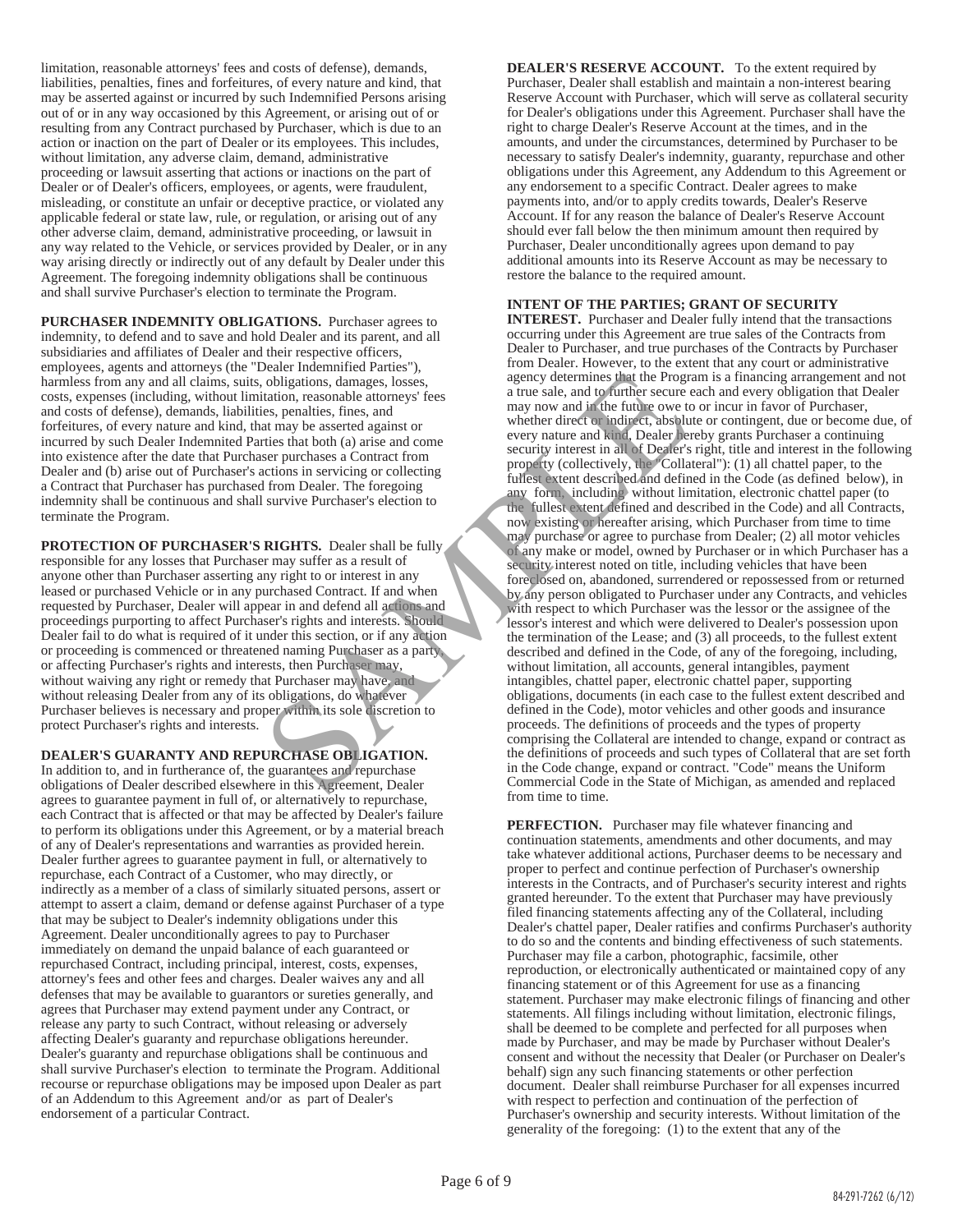Collateral is held by a third party (such as consignee or bailee), (a) notice of the security interests created by this Agreement in such Collateral shall be given to each such third party, and (b) Dealer shall, upon request of Purchaser, obtain and deliver to Purchaser a written and signed acknowledgement from each such third party that it is holding the Collateral for the benefit of Purchaser; (2) to the extent that any of the Collateral is comprised of electronic chattel paper, Dealer will ensure that, (a) there is only one identifiable authoritative copy of the electronic chattel paper record, (b) the authoritative electronic chattel paper record for all electronic chattel paper purchased by Purchaser will identify Purchaser as the owner/lessor/lender thereunder, (c) the authoritative electronic chattel paper record for all electronic chattel paper purchased by Purchaser will be transferred to and maintained by Purchaser or by a third party custodian designated by Purchaser, and (d) changes or additions to the electronic chattel paper may not be made without the consent of Purchaser; and (3) to the extent that any of the Collateral is comprised of types of Collateral that can be perfected by possession, or by either possession or filing, all such Collateral shall be delivered to Purchaser. Purchaser is authorized, at Dealer's cost and expense, to obtain all post-filing searches from all jurisdictions that Purchaser deems advisable to confirm the proper priority of all filings made by Purchaser under this Agreement.

## **COLLATERAL AND DEALER RELATED**

**REPRESENTATIONS AND COVENANTS.** So long as any Contract remains outstanding, Purchaser does not authorize, and Dealer agrees not to: (1) sell or lease any of the Collateral to any person or entity other than Purchaser; (2) license any of the Collateral; (3) grant any other security interest in any of the Collateral, whether subordinate or superior to the security interests granted herein; or (4) merge Dealer into, have Dealer acquire or be acquired by, or consolidate Dealer with any other person or entity; in each of cases (1) through (4) above, without the prior written consent of Purchaser. Dealer further agrees that the Collateral is and will continue to be located in the states in which Dealer currently does business. Dealer will not change, or consent to any change, in the state in which any Vehicle is titled. The location of Dealer's residence, if Dealer is an individual or sole proprietorship, or principal place of business, if Dealer is a business entity that is created without any state filings, is and will continue to be the state recited in the address of Dealer following its signature to this Agreement. The exact legal name of Dealer is and will continue to be the name indicated in the signature block for Dealer at the end of this Agreement. Dealer is a duly organized entity of the type described in, and Dealer's state of organization is the state recited in, the signature block for Dealer at the end of this Agreement. Dealer will not change its organizational structure (i.e. convert from a corporation to a limited liability company, etc.) or state of organization, in each case, without the prior written consent of Purchaser. While Dealer has no right to take any of the actions described in this Section without the prior written consent of Purchaser, if Dealer does so it will immediately notify Purchaser of any such actions. The collared to the other control and the collared to the same of the presentative of the collared to the collared to the collared to the collared to the collared to the collared to the collared to the collared to the coll

**REMEDIES.** Upon any default by Dealer of its obligations under this Agreement, Purchaser may exercise such rights and remedies as may be available to Purchaser at law, or in equity, including, without limitation, exercise of such rights and remedies with respect to the Collateral as may be available generally to secured parties under the Code. Without limitation, Purchaser may: (1) peaceably re-possess any Collateral then in Dealer's possession or control; (2) enforce the Contracts and any obligations supporting the Collateral, including, without limitation, guaranties and other security documents and agreements; and (3) sell and dispose of the Collateral. Dealer agrees: (a) to assemble the Collateral and deliver it to Purchaser (to the extent it is not already in Purchaser's possession); (b) that Purchaser may pursue Dealer or the Collateral without first pursuing any guarantor; (c) that Purchaser has no obligation to clean-up or otherwise prepare any Collateral for sale; (d) that Purchaser may disclaim any warranties of title, fitness or any similar warranties upon the sale of any Collateral; (e) that Dealer waives and agrees not to assert any claims and defenses it may have against Purchaser and that are legally waivable; (f) that Purchaser may comply with any applicable state or federal law requirements in

connection with the Collateral and the disposition thereof and such compliance will not be considered to adversely affect the commercial reasonableness of any sale of the Collateral; and (g) that ten (10) days prior written notice of any sale of the Collateral (other than Collateral quickly diminishing in value or existence, for which shorter notice periods will be allowed) shall be deemed to be reasonable notice for such sale, whether such sale is public, private, or a strict foreclosure.

**ELECTRONIC ACTIONS.** All rights and remedies of Purchaser under this Agreement may be performed and accomplished electronically to the extent otherwise permitted by applicable law, including, without limitation, electronic filings, electronic notices, electronic accountings and electronic enforcement, collection, realization and foreclosure activities.

**RELATIONSHIP. Nothing in this Agreement or in the course of performance hereof shall be construed by the parties hereto, or by any court or administrative agency, or by an arbitrator, as making either Dealer or Purchaser the agent, employee or legal representative of the other, or as making the parties to this Agreement partners or joint ventures in any respect. The relationship of Dealer to Purchaser, and Purchaser to Dealer, shall be that of independent contractors. Dealer is not granted any express or implied right to represent or bind Purchaser in any manner. To the extent necessary and appropriate, Dealer agrees to explain to each Customer that Dealer is not Purchaser's agent or representative, and that Dealer has no right to bind, obligate or commit Purchaser in any way.** 

 **POWER OF ATTORNEY.** Dealer irrevocably appoints Purchaser as its true and lawful attorney-in-fact, coupled with an interest, and with full power of substitution, for the purpose of accomplishing any and all of the following actions: (1) To sign Dealer's name on any UCC-1 financing statement, motor vehicle bill of sale, certificate of title or registration, or application or form submitted to a public agency, and/or on any other document necessary to perfect Purchaser's ownership, security and other rights and interests in and with respect to the Vehicles, Contracts purchased from Dealer and the other Collateral. (2) To demand, collect or receive, receipt for, sue and recovery all sums of money and which may now and in the future become due, owing and payable with respect to each purchased Contract or other Collateral. (3) To sign Dealer's name on any check, draft or other instrument received in payment or as proceeds under any purchased Contract or other Collateral. (4) To assert, settle and compromise any and all claims arising with respect to each leased or sold Vehicle, and with respect to each purchased Contract or other Collateral. (5) To further act in Dealer's name, place and stead to perform such acts that may be required of Dealer under this Agreement, of which Dealer may not fully, or may refuse to perform for any or no reason, or that Dealer may delay in performing. (6) To contact Customers and other parties to confirm balances owed under Contracts and other Collateral, and to verify such other information as Purchaser may request or require. Purchaser may take any and all of the above actions as Purchaser may deem to be necessary and proper within Purchaser's sole and exclusive discretion, without any obligation to do so. Purchaser agrees that: (a) unless a default exists under this Agreement [in which case no presentation of documents or instruments will be required under this clause (a)], Purchaser will not exercise its rights under clauses (1) and (3) above unless the applicable document or instrument signed by Purchaser has first been presented to Dealer for execution; and (b) Purchaser will not exercise its rights under clauses (2), (4) and (6) above unless a default exists under this Agreement. This power of attorney is irrevocable and shall remain in full force and effect until renounced by Purchaser in writing.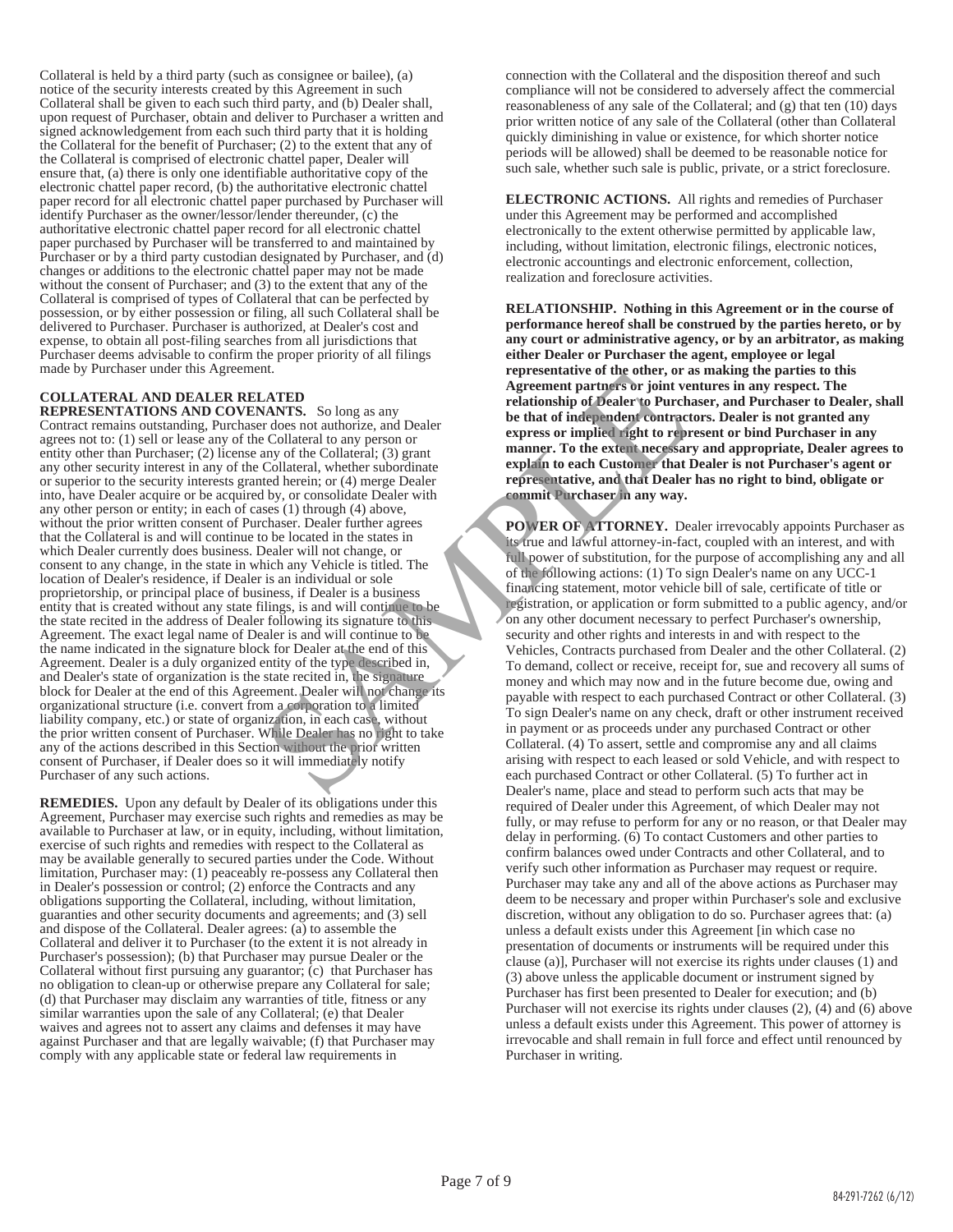**EXECUTION OF ADDITIONAL DOCUMENTS.** Dealer agrees to execute such additional documents, instruments and agreements as Purchaser may deem necessary and appropriate, within Purchaser's sole discretion, and in form and substance satisfactory to Purchaser: (1) to keep this Agreement in effect; (2) to better reflect the true intent of this Agreement; (3) to consummate fully all of the transactions contemplated hereby, and under all other agreements, instruments or documents heretofore, now or at any time or times hereafter executed by Dealer and delivered to Purchaser; and (4) to perfect and protect Purchaser's interest in the Collateral.

**MISCELLANEOUS PROVISIONS.** The following miscellaneous provisions are a part of this Agreement:

**Advertising.** Dealer agrees not to identify Purchaser in any advertising placed in any medium (including signs on Dealer's premises) without prior written approval from Purchaser.

**Amendment and Replacement of Prior Agreements.** This Agreement amends, supplements and replaces all prior agreements and written and verbal understandings, between the parties with respect to all matters discussed in or relating to this Agreement. Notwithstanding the foregoing, if Dealer has previously entered into a Retail Installment Contract and Lease Program Agreement (the "Previous Program Agreement") with Purchaser: (1) any amount paid by Dealer as full and final settlement of anticipated charges or obligations related to Contracts acquired by Purchaser under the Previous Program Agreement shall not relieve Dealer of any obligations arising in connection with Contracts acquired by Purchaser under this Agreement; and (2) Purchaser may (a) set-off any funds that it owes to Dealer under this Agreement against Dealer's outstanding obligations under the Previous Program Agreement and (b) set-off any funds that it owes to Dealer under the Previous Program Agreement against Dealer's obligations under this Agreement. From Agreements. This particular and the particular and the state of the particular and the particular and the particular and the particular and the selection of the selection of the selection of the alternation of the dec

**Amendments.** This Agreement constitutes the entire understanding and agreement of the parties as to the matters set forth herein. No alteration of or amendment to this Agreement shall be effective unless given in writing and signed by the party or parties sought to be charged or bound by the alteration or amendment.

**Applicable Law.** This Agreement has been delivered to Purchaser and accepted by Purchaser in, and shall be governed by and construed in accordance with the laws of, the State in which Dealer is located, without respect to conflict of law principles.

**Caption Headings.** Caption headings in this Agreement are for convenience purposes only and are not to be used to interpret or define the provisions of this Agreement.

**Effective Date.** This Agreement is effective as of the date first written above.

**Electronic Storage; Reproduction Deemed an Original.**  Purchaser may electronically store and preserve this Agreement, and discard and destroy the original signed document. Any reproduction of this Agreement derived from Purchaser's electronic storage system shall be deemed to be original and authentic, and may serve in the place of the original signed document for all purposes.

**Enforcement Expenses.** Should it become necessary for Purchaser to retain the services of an attorney to protect and enforce Purchaser's rights and remedies as against Dealer, or against third persons asserting rights to or an interest in a Contract or Vehicle,

Dealer agrees to reimburse Purchaser for its reasonable attorneys' fees and expenses of enforcement for both inside and outside counsel.

#### **Jury Waiver. Dealer and Purchaser waive the right to trial by jury in any lawsuit brought by any party against any other party.**

**Limitation on Purchaser's Liability to Dealer.** Purchaser shall have no liability to Dealer, or to Dealer's owners, partners, members, shareholders, principals or management officials, or to any other person or entity, for any action taken or omitted to be taken under or in connection with this Agreement, other than as a direct result of Purchaser's gross negligence or willful misconduct.

**Notices.** To give Dealer any notice required under this Agreement, Purchaser may hand deliver, electronically transmit, or mail such notice to Dealer. Purchaser will deliver or mail any notice to Dealer at any address which Dealer may have given Purchaser by written notice as provided in this paragraph. All notices required or permitted under this Agreement must be in writing and will be considered as given on the day it is delivered by hand, electronically transmitted, or deposited in the U.S. Mail, by registered or certified mail to the address specified in this Agreement.

**Setoff.** Dealer agrees that Purchaser may set-off any funds that it may hold or owe to Dealer against any of Dealer's obligations and liabilities to Purchaser under this Agreement or any other agreement with Purchaser.

**Severability.** If a court of competent jurisdiction finds any provision of this Agreement to be invalid or unenforceable as to any person or circumstance, such finding shall not render that provision invalid or unenforceable as to any other persons or circumstances. If feasible, any such offending provision shall be deemed to be modified to be within the limits of enforceability or validity. However, if the offending provision cannot be so modified, it shall be stricken and all other provisions of this Agreement in all other respects shall remain valid and enforceable.

**Sole Discretion of Purchaser.** Whenever Purchaser's consent or approval is required under this Agreement, the decision as to whether or not to consent or approve shall be in the sole and exclusive discretion of Purchaser and Purchaser's decision shall be final and conclusive.

**Nominees and Designees of Purchaser.** Dealer shall, upon receipt of notice (a "Nominee Notice") from Purchaser, transfer and assign any Contract purchased hereunder directly to any nominee or designee of Purchaser, as indicted in the Nominee Notice. A Nominee Notice may relate to a single Contract or any number or types of Contracts. For example, a Nominee Notice could direct Dealer to assign all purchased Leases and leased Vehicles to a trust. Upon receipt of a Nominee Notice, Dealer will take all actions required to carry out the terms of the Nominee Notice, including, without limitation: (a) using new forms of the Contracts required by Purchaser; (b) assigning all indicated Contracts to the nominee or designee; (c) titling all leased Vehicles in the nominee or designee; and (d) having the nominee or designee noted as the lienholder of record on the titles to all credit sales Vehicles. If and when any Contract is assigned to a nominee or designee and/or any of the other actions described above is taken with respect to a nominee or a designee, the nominee or designee shall automatically be assigned, and shall succeed to, all of the rights and remedies of Purchaser under this Agreement as to the covered Contracts and Vehicles, as if an express assignment of Purchaser's rights and remedies under this Agreement had occurred.